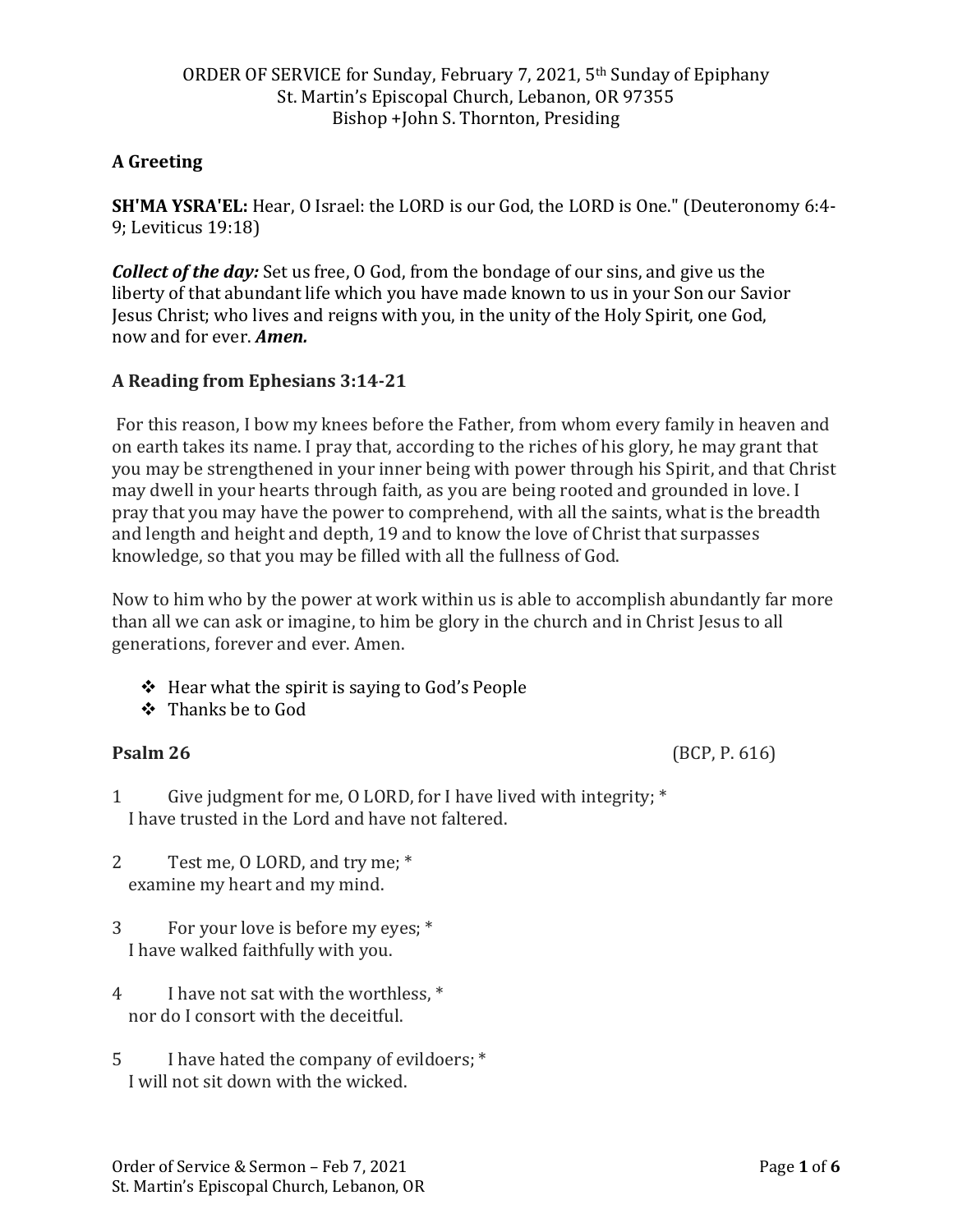- 6 I will wash my hands in innocence, O LORD, \* that I may go in procession round your altar,
- 7 Singing aloud a song of thanksgiving \* and recounting all your wonderful deeds.
- 8 LORD, I love the house in which you dwell \* and the place where your glory abides.
- 9 Do not sweep me away with sinners, \* nor my life with those who thirst for blood,
- 10 Whose hands are full of evil plots,  $*$ and their right hand full of bribes.
- 11 As for me, I will live with integrity; \* redeem me, O LORD, and have pity on me.
- 12 My foot stands on level ground; \* in the full assembly I will bless the LORD.

# **A Reading from the Gospel of Matthew 5:8**

Blessed are the pure in heart, for they will see God.

Or in other words:

- "How blest are those whose hearts are pure; they shall see God." (*The New English Bible)*
- "How happy are the utterly sincere, for they will see God." (*The Gospels in Modern English*, J.B.Phillips)
- "Congratulations to those with undefiled hearts! They will see God." (*The Five Gospels*, Jesus Seminar)
- ❖ Hear what the spirit is saying to God's People
- ❖ Thanks be to God

| "To Hell with It"<br>Bishop +John S. Thornton<br><b>Sermon</b> |  |  |
|----------------------------------------------------------------|--|--|
|----------------------------------------------------------------|--|--|

After my last sermon, on January 3<sup>rd</sup>, a parishioner, by email, asked if I had ever preached on "Hell." There was something about that sermon that made the parishioner think about Hell. I told the parishioner that, to be best of my recollection, I had never preached on the topic. However, I thought that it was – if I may say so – a hell of a good idea. So I decided to take up the challenge.

Back in the early 1950s, when I was a student at Indiana University, an English major, I was required to read Dante's *Divine Comedy.* There are three parts to the *Divine Comedy*, the *Inferno*, the *Purgatorio* and the *Paradisio.* As I recall, I read only the *Inferno.*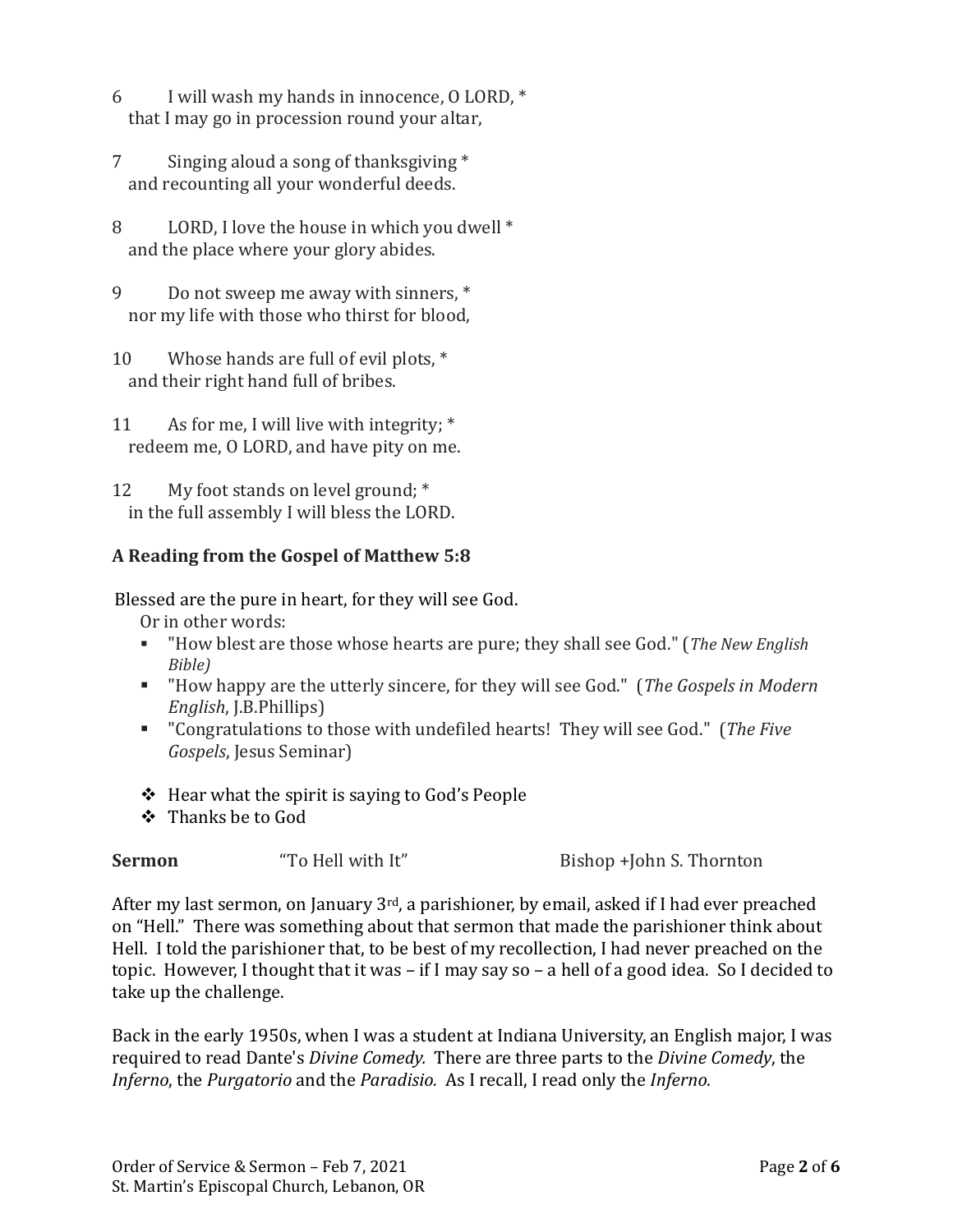In the poem, Dante is taken on a tour through Hell by Virgil, the great Roman poet. Hell is an inverted cone, with the least guilty at the bottom and the most at the top, with torments ranging all the way from lounging in mud (the gourmands) to being chomped on by Lucifer every hour, hour after hour into eternity (Judas Iscariot). And there's a lot of fire along the way. It is more fun.

In the first circle of the *Inferno* are the righteous who died unbaptized. (My concept of God doesn't allow that.) In the second circle are the lustful. In the third circle are the gourmands. In the fourth circle are the misers and the spendthrifts. In the fifth circle are the ill-tempered, the crabby, the sourpusses. In the sixth circle are the heretics. In the seventh circle are the tyrants and murderers. In the eighth circle are the liars and deceivers and flatterers and hypocrites. In the ninth circle are the traitors, to family, to friends, to country. In the tenth circle, this giant Lucifer chomps on Brutus and Cassius and Judas Iscariot, chomp, chomp, chomp all day long, all night long and never, not ever for one second, satisfied, chomp, chomp, chomp.

Dante's *Inferno* is an elaborate metaphor. It's to be taken thoughtfully, but not literally. With that long poem, Dante is just reminding us that the things we say and do have consequences – and that the consequences can be, existentially speaking, Hell for a long a time.

It's not as if we ourselves are innocent, but it's dogma – and the Law – that people should suffer the consequences of their violations against others. We're outraged when some get away with it.

On January 6th, the United States – we – were humiliated before the world. Summoned by the 45th President of the United States, rioters – no, not just rioters – seditionists and insurrectionists stampeded into the Capitol building, bearing American flags and Confederate flags and Gadsden flags ("Don't Tread On Me") and Punisher flags and "Trump 2020/No More B...s..." flags, armed with lead pipes and baseball bats and cudgels and Tasers and tear gas canisters and a hangman's noose for Mike Pence – oh, and a Bible, as if, somewhere in it, there's a warrant for making war. Costumed as they were, they must have thought that they can scare us into believing that their perversion is omnipotence. In the collision of bodies and the killing crush (a Capitol Police officer died in that crush), each gave the others permission to be unthinking, mindless, stupid, to be utterly heartless, to be hardly human at all. In all their categories (Proud Boys, Three Percenters, Oath Keepers, QAnon and other conspiracy theorists, white supremacists and who knows who else), they're the people who hate to be governed, so hate government, from city councils to Congress. They're the people who hate to have to submit to rules and laws that inhibit their perfect liberty and license. They're the people who hate the "elitism" of decency and courtesy and kindness. They're the people who will not subscribe to the one thing without which a democracy will not survive, which is that THERE IS NO JUSTIFICATION FOR VIOLENCE (Gandhi, Mandela, King, the Christ, and millions more). But they're the people who love being the victims of society; it's their self-image, the motivation for every stance they take. And their idol, the self-proclaimed Victim, was watching from the White House and pleased by their obeisance. We can cry for this country. These are our neighbors, our fellow-citizens, but we don't share a grievance turned to rage turned to violence,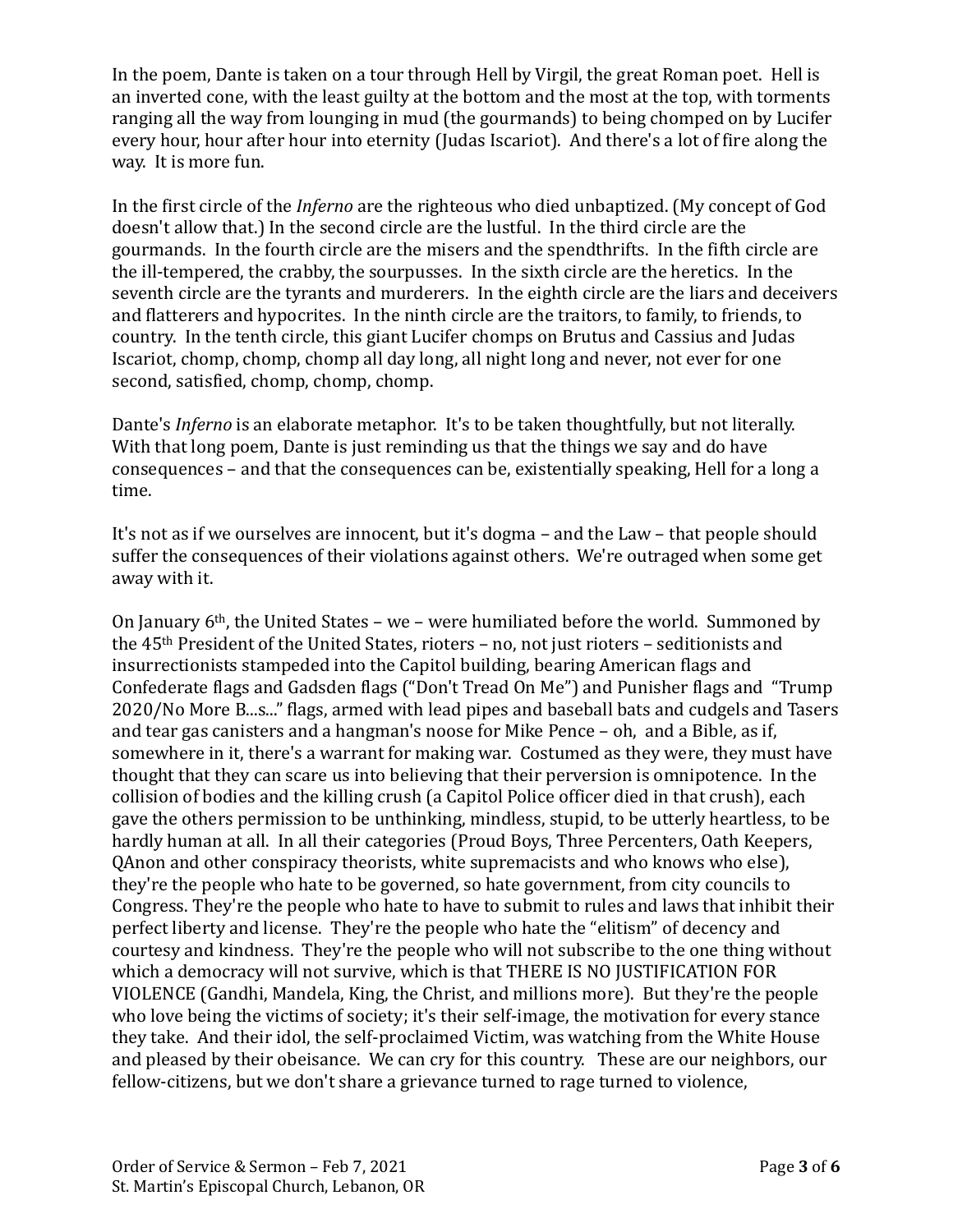destruction and death.

Now there are investigations and arrests and prosecutions and, soon, trials. The guilty will go from one Hell to another. The consequences of our actions are so fateful for us and for all whose lives we fail to consider. We're accountable for Hell.

Eugenio Scalfari, a ninety-four-year-old Italian journalist – an atheist, by the way – had one of his periodic interviews with Pope Francis recently. Scalfari, it's reported, never takes notes; but he went away from that interview with the clear memory that the Pope said that "a Hell doesn't exist." When the Vatican saw it in print, they felt that it needed a little clarification. What the Pope meant, they said, is that Hell isn't a place; it's a condition, of being, of choosing to be alienated from the love of God and neighbor. There are times in our lives when we do just that, choose to be alienated – and we know it's Hell. We can feel it; and other people can feel it too.

The Hebrew word for Hell is "Sheol." The Greek word is "Hades." Maybe, for Jesus, the word was "Gehenna." Gehenna (the "Valley of Hinnom") was, really, a ravine south of Jerusalem, beyond the walls meant to contain peace. It was the garbage dump, on fire, forever smoking, forever stinking. It was the perfect metaphor for what we call "Hell". Just the way we do, Jesus had to use metaphors to make a point. He was no literalist.

Jesus concern was for purity of heart. "Blessed are the pure in heart, for they shall see God," he said. He knew that there are things about us that are beautiful gifts – and there are things about us that are garbage. To Gehenna with the garbage. (I am not promoting the doctrine that we are, by nature, sinful. I'm speaking only about some of the things we say and do.)

In Paul's first letter to the Christians in Corinth, without ever mentioning "Heaven" or "Hell," he gave them a list of those things that fulfill our humanity and, by inference, those things that waste it. In other words, garbage.

You know the text. It's right up there with the Great Commandments and the Beatitudes and "Jesus loves me, this I know." "Love never ends," he wrote. Love is always the beginning, is always the begetting. But some things do end. And should. They're garbage.

Here's Paul's list.

- $\angle$  Love is "patient" so my impatience with others is, well, garbage. To Gehenna with it!
- $\bullet$  Love is "kind" so my unkindness toward others, if only a snub, is garbage. To Gehenna with it!
- $\bullet$  Love is "not envious" so my envy and my jealousy and my competitiveness is garbage. To Gehenna with it!
- Love is "not boastful" so my boasting and bragging and false pride and puffery and egotism and need to be center-stage and deferred to is garbage. To Gehenna with it!
- $\triangle$  Love is "not resentful" so my resentment and indignation and sense of offense is garbage. To Gehenna with it!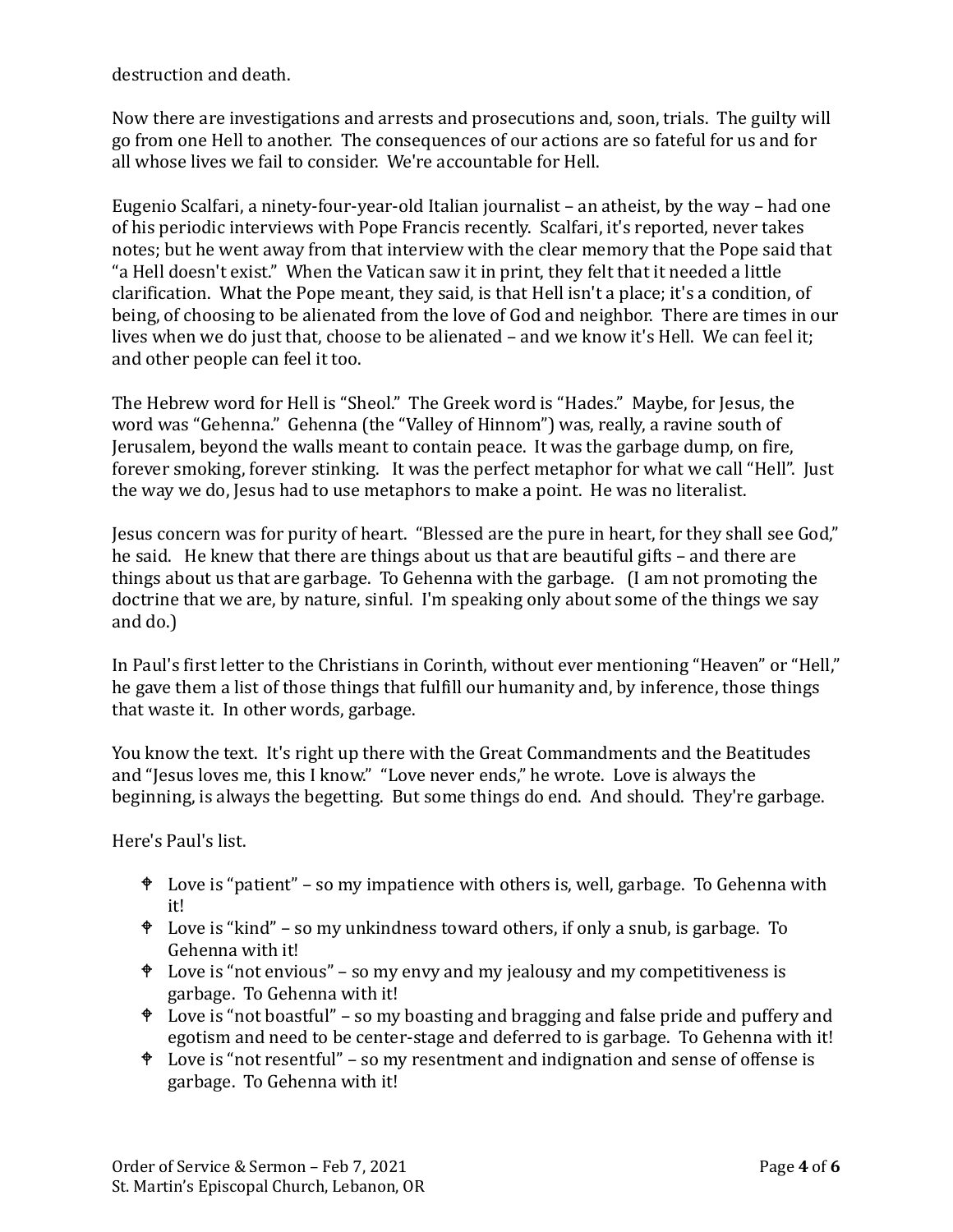Love "does not rejoice in wrong-doing" – so my secret delight in other people's sins is garbage. To Gehenna with!

"Love rejoices in the truth" – so my easy affirmation of untruth, of half-truths and falsehoods and lies and evasions and fibs is garbage. To Gehenna, to Hell with it!

Saving this society, this democracy, this "sweet land of liberty," this "brotherhood from sea to shining sea" has to start with me. You too. One by one by one, until, at last, we are one.

My loves, everything we say and do, everything we are at the end, matters. *Amen*

**The Creed:** "Jesus Christ is the visible image of the invisible God"

### **Prayers of the People** for Epiphany V (year B)

The people's response is *Lord, graciously hear us*

Let us pray to the God of compassion who heals the broken and binds up their wounds. For the church throughout the world and for all who proclaim the message of God's healing love.

Lord, hear us. *Lord, graciously hear us* For our parish family of St. Martin's Lebanon that we have the grace to grow into our calling in worship, service, stewardship, and mission.

Lord, hear us. *Lord, graciously hear us*

For the leaders of the world, and for all who promote human dignity.

Lord, hear us. *Lord, graciously hear us*

For the sick in body, mind, or spirit, and for all who assist them with hands of healing, especially those on our prayer list and those we name at this time silently or aloud.

Lord, hear us. *Lord, graciously hear us*

For those burdened by anxious days and sleepless nights.

Lord, hear us. *Lord, graciously hear us*

For those whose labor is hard and whose wages are inadequate.

Lord, hear us. *Lord, graciously hear us*

For those who have passed through suffering and death and for the dawn of eternal life in God's presence, especially those on our prayer list and those whose names are known to God alone.

Lord, hear us. *Lord, graciously hear us*